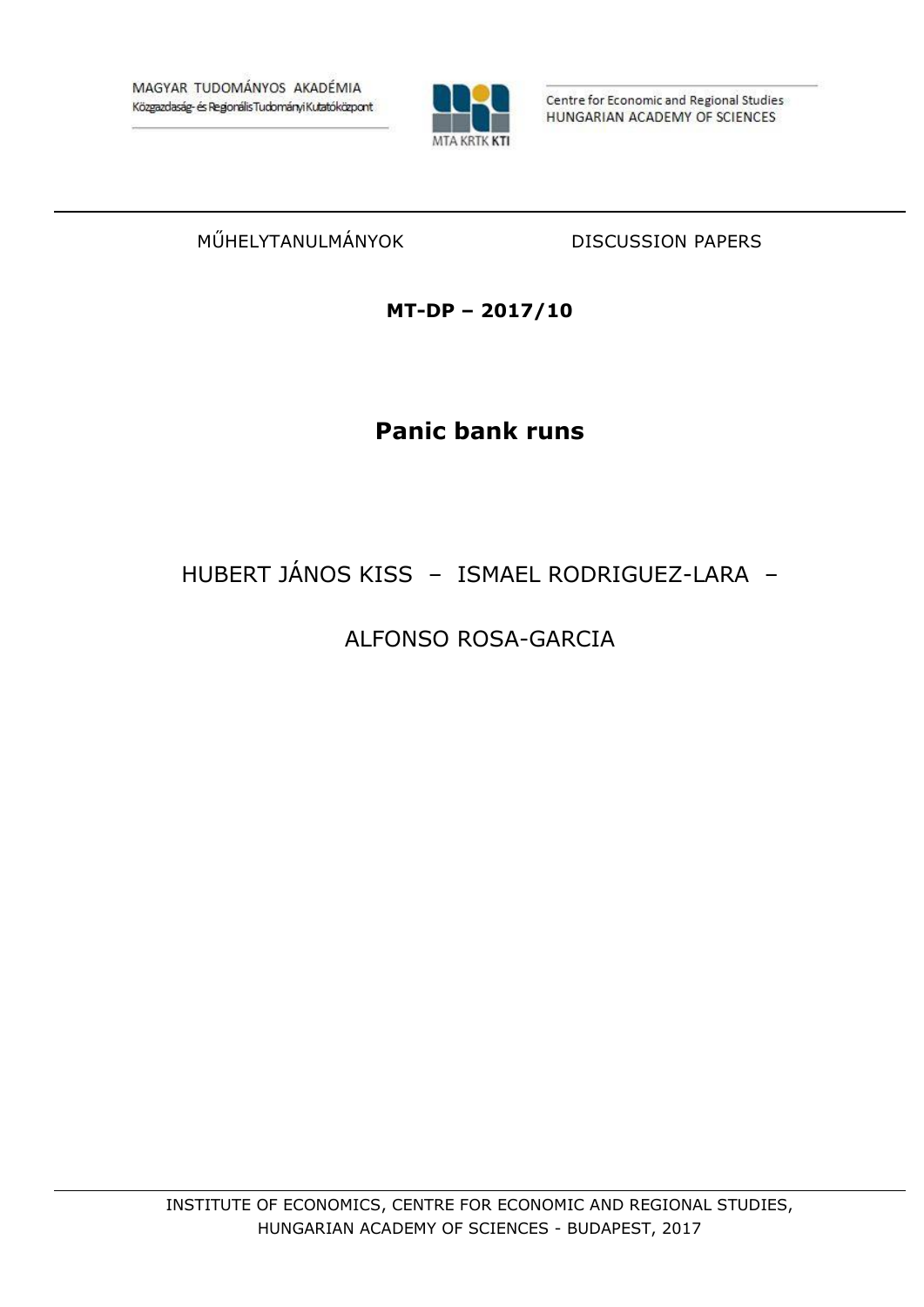## Discussion papers MT-DP – 2017/10

## Institute of Economics, Centre for Economic and Regional Studies, Hungarian Academy of Sciences

KTI/IE Discussion Papers are circulated to promote discussion and provoque comments. Any references to discussion papers should clearly state that the paper is preliminary. Materials published in this series may subject to further publication.

Panic bank runs

### Authors:

Hubert János Kiss senior research fellow Institute of Economics, Research Centre for Economic and Regional Studies and Eötvös Loránd University E-mail: kiss.hubert.janos@krtk.mta.hu

Ismael Rodriguez-Lara senior lecturer Middlesex University London, Department of Economics, Business School E-mail: I.Rodriguez-Lara@mdx.ac.uk

Alfonso Rosa-Garcia assistant professor Universidad Catolica de Murcia, Facultad de Ciencias Juridicas y de la Empresa. E-mail: arosa@ucam.edu

#### April 2017

ISBN 978-615-5594-92-2 ISSN 1785 377X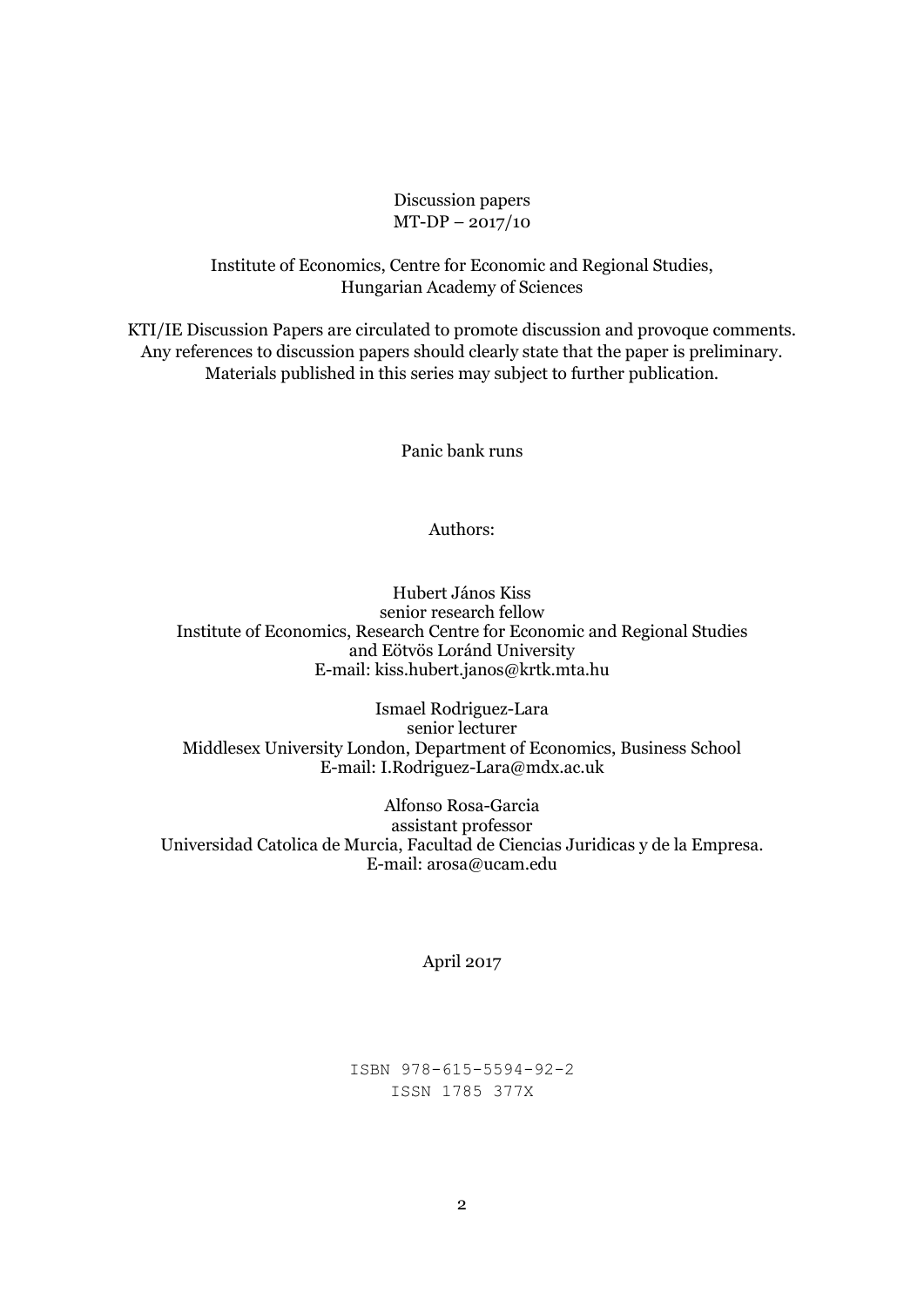## **Panic bank runs**

Hubert János Kiss – Ismael Rodriguez-Lara – Alfonso Rosa-Garcia

## Abstract

We provide experimental evidence that *panic* bank runs occur in the absence of problems with fundamentals and coordination failures among depositors, the two main culprits identified in the literature. Depositors withdraw when they observe that others do so, even when theoretically they should not. Our findings suggest that panic also manifests itself in the beliefs of depositors, who overestimate the probability that a bank run is underway. Lossaversion has a predictive power on panic behavior, while risk or ambiguity aversion do not.

JEL classification: C7; C9; D8; G2

Keywords: bank runs, beliefs, panic, coordination, observability, loss aversion.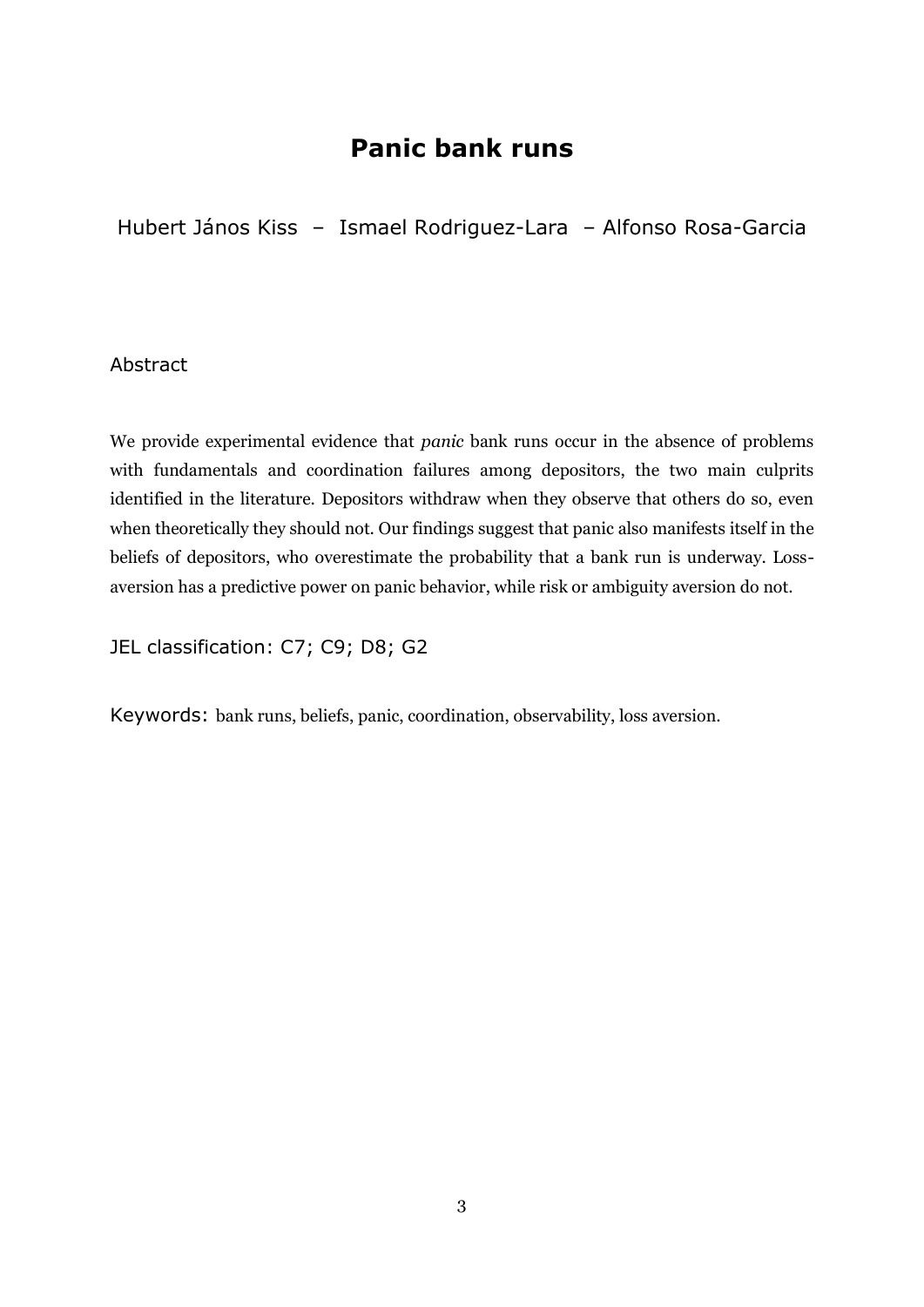# **Pánikszerű bankrohamok**

Kiss Hubert János – Ismael Rodriguez-Lara – Alfonso Rosa-Garcia

## Összefoglaló

Tanulmányunkban kísérleti eredményeket mutatunk be arra vonatkozóan, hogy pánikszerű bankrohamok bekövetkezhetnek akkor is, ha a bank nem szembesül fundamentális problémákkal és a betétesek között sem lép fel koordinációs kudarc. A betétesek kiveszik a pénzüket, ha azt látják, hogy mások is így tesznek, még akkor is, ha elméletileg nem ezt várjuk. A pánik a betétesek vélekedésében is megjelenik, ugyanis korábbi betétkivétel megfigyelésekor túlbecsülik annak a valószínűségét, hogy már bankroham van. A veszteségkerülés magyarázó erővel bír a pánikviselkedés előrejelzésében, a kockázat- és bizonytalanságkerülés azonban nem.

Tárgyszavak: bankrohamok, vélekedések, pánik, koordináció, megfigyelhetőség, veszteségkerülés.

JEL kódok: C7; C9; D8; G2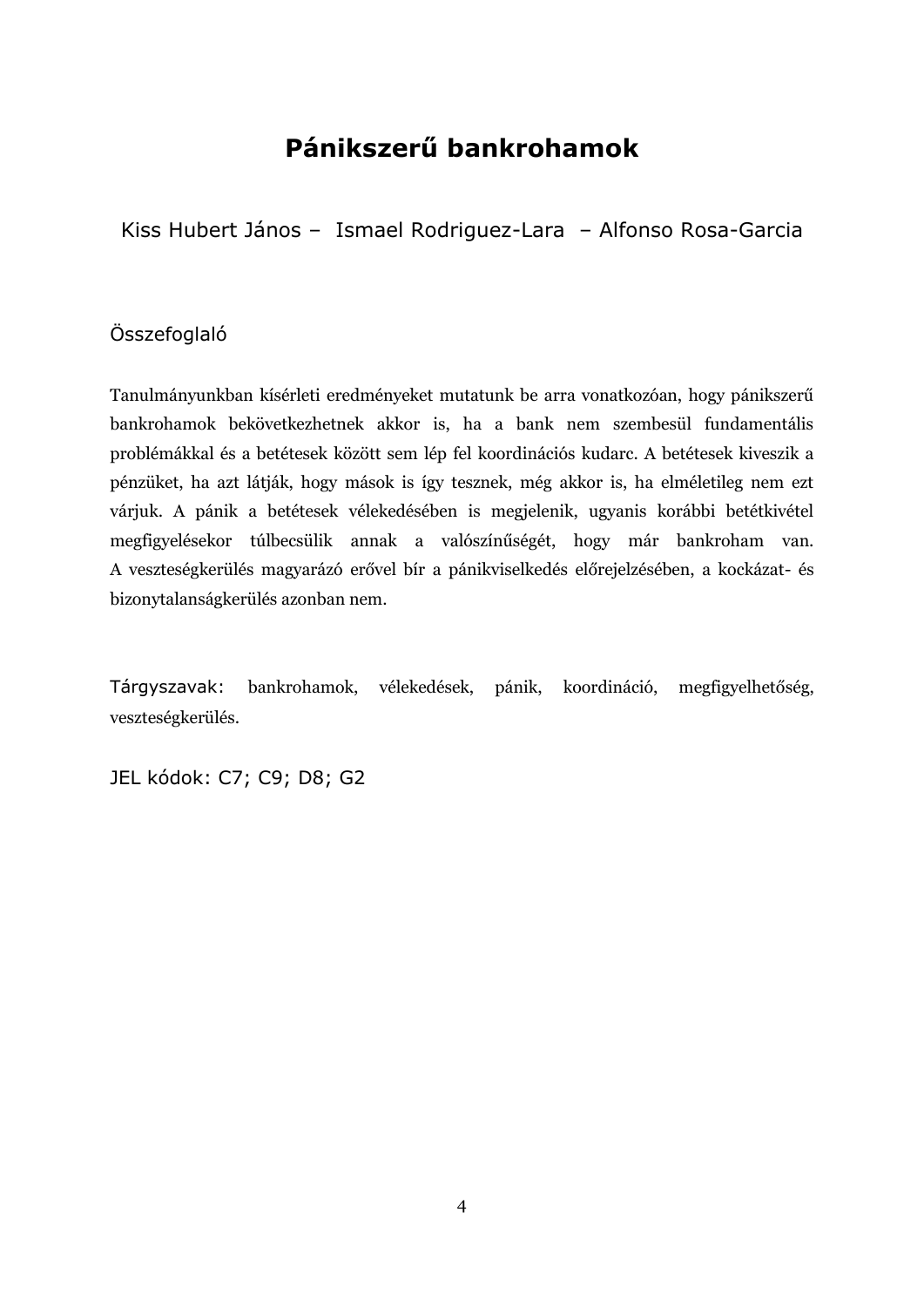## **Panic bank runs**

Hubert János Kiss<sup>1</sup> MTA KRTK KTI and Eötvös Loránd University

> Ismael Rodriguez-Lara<sup>2</sup> Middlesex University London

Alfonso Rosa-Garcia<sup>3</sup> Universidad Catolica de Murcia

## **Abstract**

We provide experimental evidence that *panic* bank runs occur in the absence of problems with fundamentals and coordination failures among depositors, the two main culprits identified in the literature. Depositors withdraw when they observe that others do so, even when theoretically they should not. Our findings suggest that panic also manifests itself in the beliefs of depositors, who overestimate the probability that a bank run is underway. Loss-aversion has a predictive power on panic behavior, while risk or ambiguity aversion do not.

Keywords: *bank runs, beliefs, panic, coordination, observability, loss aversion.* JEL codes: C7; C9; D8; G2

<sup>1</sup> Közgazdaság-tudományi Intézet, 1112 Budapest Budaörsi út 45. Email: kiss.hubert.janos@krtk.mta.hu

<sup>2</sup> Department of Economics, Business School, Hendon Campus, The Burroughs, London NW4 4BT, United Kingdom. Email: I.Rodriguez-Lara@mdx.ac.uk

<sup>3</sup> Facultad de Ciencias Juridicas y de la Empresa. Campus de Los Jeronimos, s/n, Guadalupe 30107, Murcia, Spain. Email: arosa@ucam.edu Phone number: (+34) 968278662.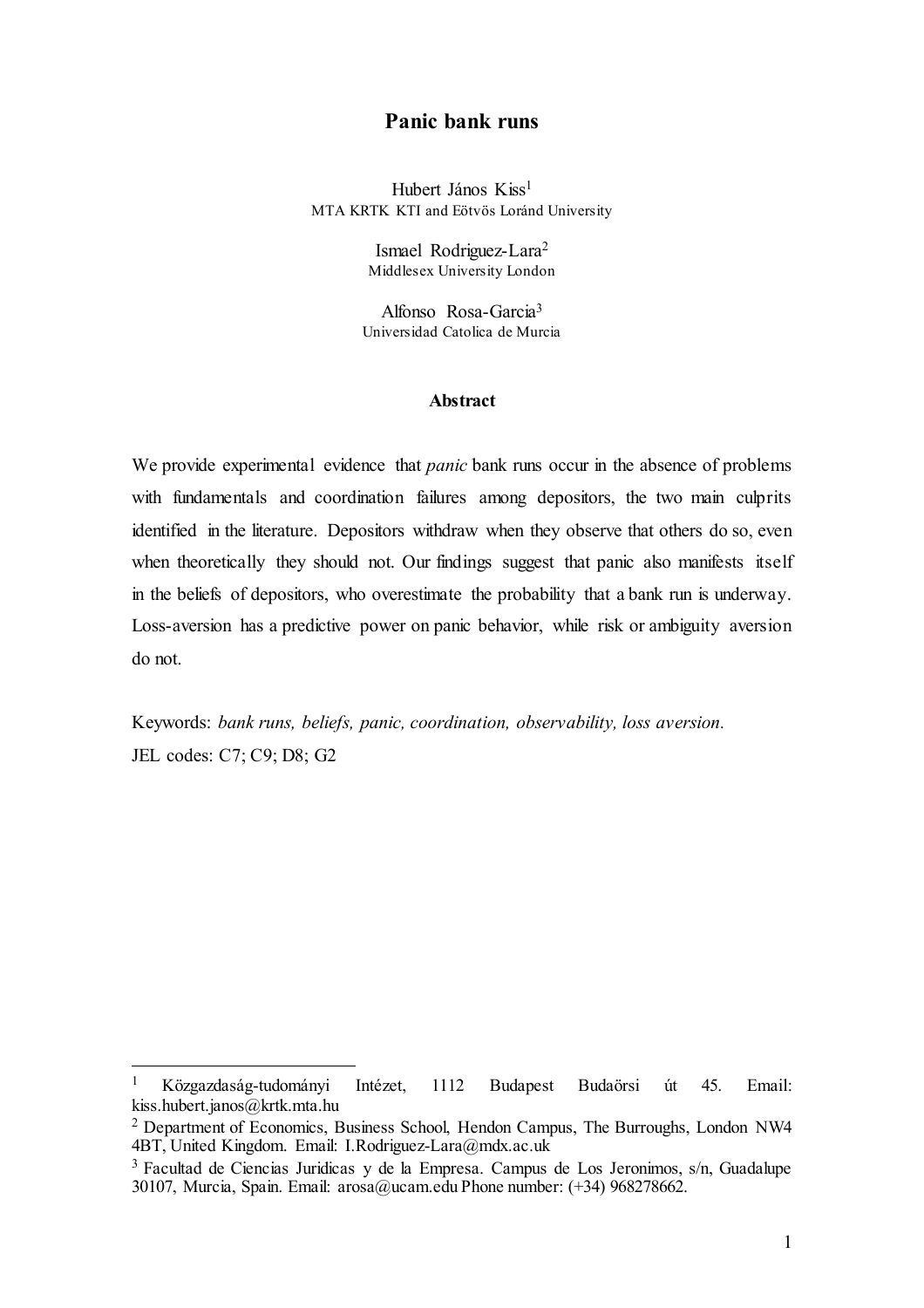### **1. Introduction**

A major trigger of the last crisis were bank runs, which have been frequently associated to problems with the fundamentals of the bank or a coordination failure among depositors.<sup>4</sup> In this paper, we consider a sequential version of the coordination problem embedded in Diamond and Dybvig (1983) and provide experimental evidence that bank runs emerge even in the absence of these two problems.

We show experimentally that depositors withdraw when observing that other depositors withdraw, even when they should rationally wait (that is, keep the money deposited). We refer to these runs that occur because of the observability of actions as *panic* bank runs. By eliciting beliefs, we also find that depositors have unreasonable beliefs about the behavior of others when they observe a withdrawal, a further signal of panic.

Our paper complements empirical (e.g. Iyer and Puri, 2012; Starr and Yilmaz, 2007) and experimental (e.g. Brown et al., 2016; Chakravarty et al., 2014; Garratt and Keister, 2009; Schotter and Yorulmazer, 2009; Davis and Reilly, 2016) studies that highlight that observing other depositors' decisions affect withdrawal choices.<sup>5</sup> Our contribution is to show that panic behavior can be regarded as a new source of bank runs and that observing withdrawals distorts the depositors' beliefs. Besides providing clean evidence on the *existence* of panic bank runs, we find that loss-averse subjects are more likely to withdraw their deposits when they observe others who withdraw.

## **2. Model**

Consider a modified version of the bank-run experiment in Kiss et al. (2014), where three depositors are endowed with 60 ECUs.

At  $t = 0$ , depositors invest part of their endowment (40 ECUs) in a common bank.

<sup>4</sup> See, among others, Calomiris and Mason (2003) for the former and Diamond and Dybvig (1983) for the latter.

<sup>&</sup>lt;sup>5</sup> For a recent revisión of the experimental literatura see Dufwenberg (2015) and Kiss et al. (2015).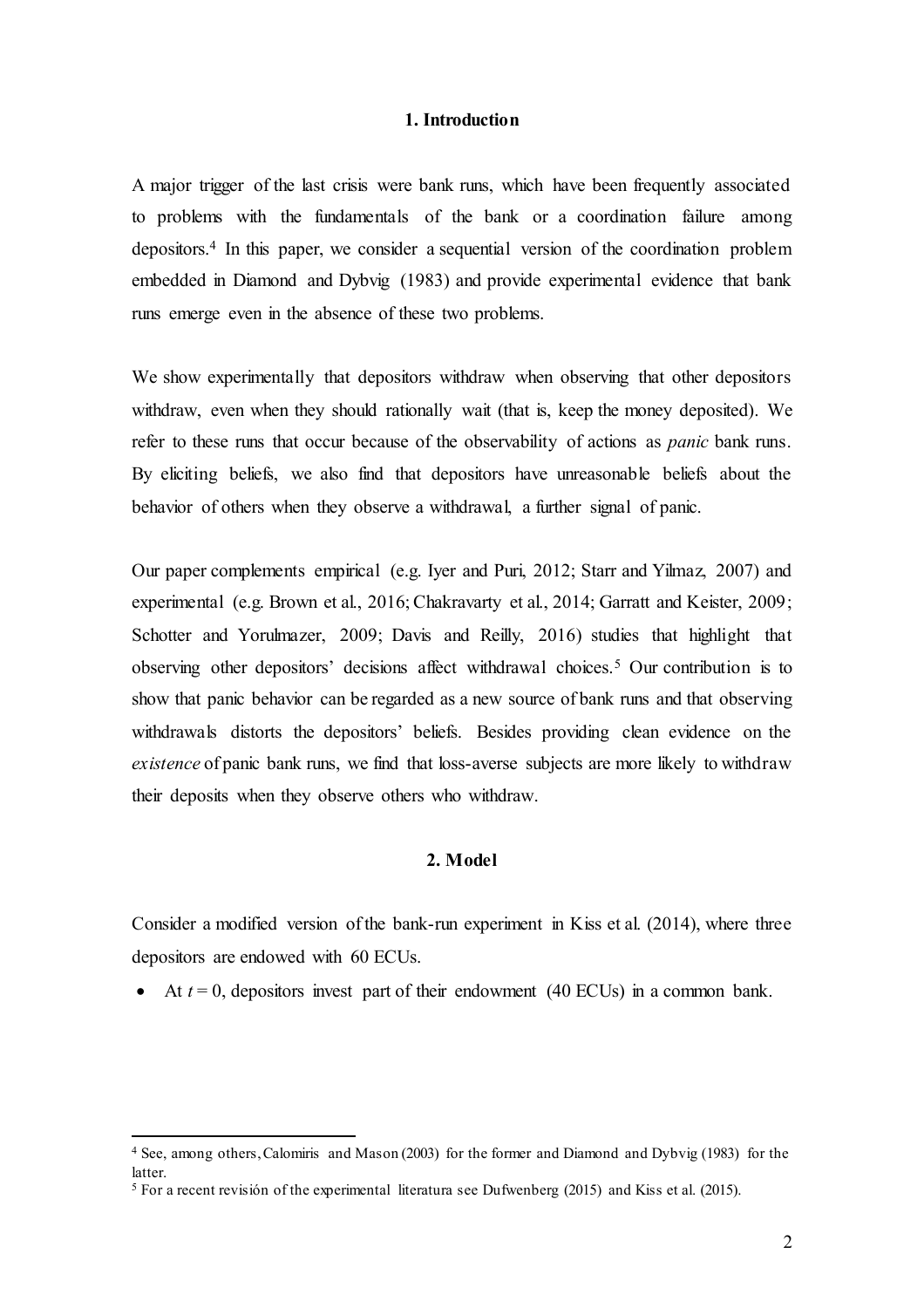- At *t* = 1, depositors realize their liquidity needs. There is one *impatient* depositor who needs the money urgently (this depositor is forced to withdraw), while two *patient* depositors can choose whether to wait or to withdraw.<sup>6</sup>
- $\bullet$  At  $t = 2$ , depositors choose simultaneously how much of the remaining endowment (20 ECUs) they want to bid. The bids determine their position in the line. Depositors keep the amount they do not use to bid.
- At  $t = 3$ , depositors contact the bank according to the order determined by their bids and decide in sequence whether to wait or to withdraw. Choices (but not types) are observable; i.e., if a withdrawal is observed, it can be due to the impatient or the other patient depositor.

Payoffs (see Table 1) depend on the depositors' decision and the position in the line. A depositor who withdraws receives 50 ECUs if the bank has enough funds. Thus, the depositor 3 gets 50 ECUs if at least one previous depositor has waited, but she earns 20 ECUs if she withdraws after two withdrawals.

|          | Wait                                |    |  |
|----------|-------------------------------------|----|--|
|          | Position Withdraw Accompanied Alone |    |  |
| 50       |                                     |    |  |
| 50       | 70                                  | 30 |  |
| 50 or 20 |                                     |    |  |

Table 1. Payoffs in the bank-run game

Our payoffs resemble the coordination problem in Diamond and Dybvig (1983). Patient depositors get the maximum payoff (70 ECUs) if they coordinate and wait, but waiting alone results in 30 ECUs, thus a patient depositor might have incentives to withdraw. If choices are observable, however, sequential rationality guarantees that patient depositors will wait in equilibrium, regardless of their position and what they observe; i.e., the coordination problem disappears.<sup>7</sup> This is because any patient depositor in position 2 or 3 should wait if she observes a waiting. In response, any patient depositor in position 1

<sup>6</sup> There is no aggregate uncertainty about the number of patient and impatient depositors, as in Diamond and Dybvig (1983).

<sup>7</sup> Kiss et al. (2014) characterize the equilibrium when depositors have partial information; i.e., not all the choices are observed. As in their model, patient depositors have a dominant strategy (waiting) in position 3. They do not allow subjects to bid, though; i.e., positions are exogenously determined.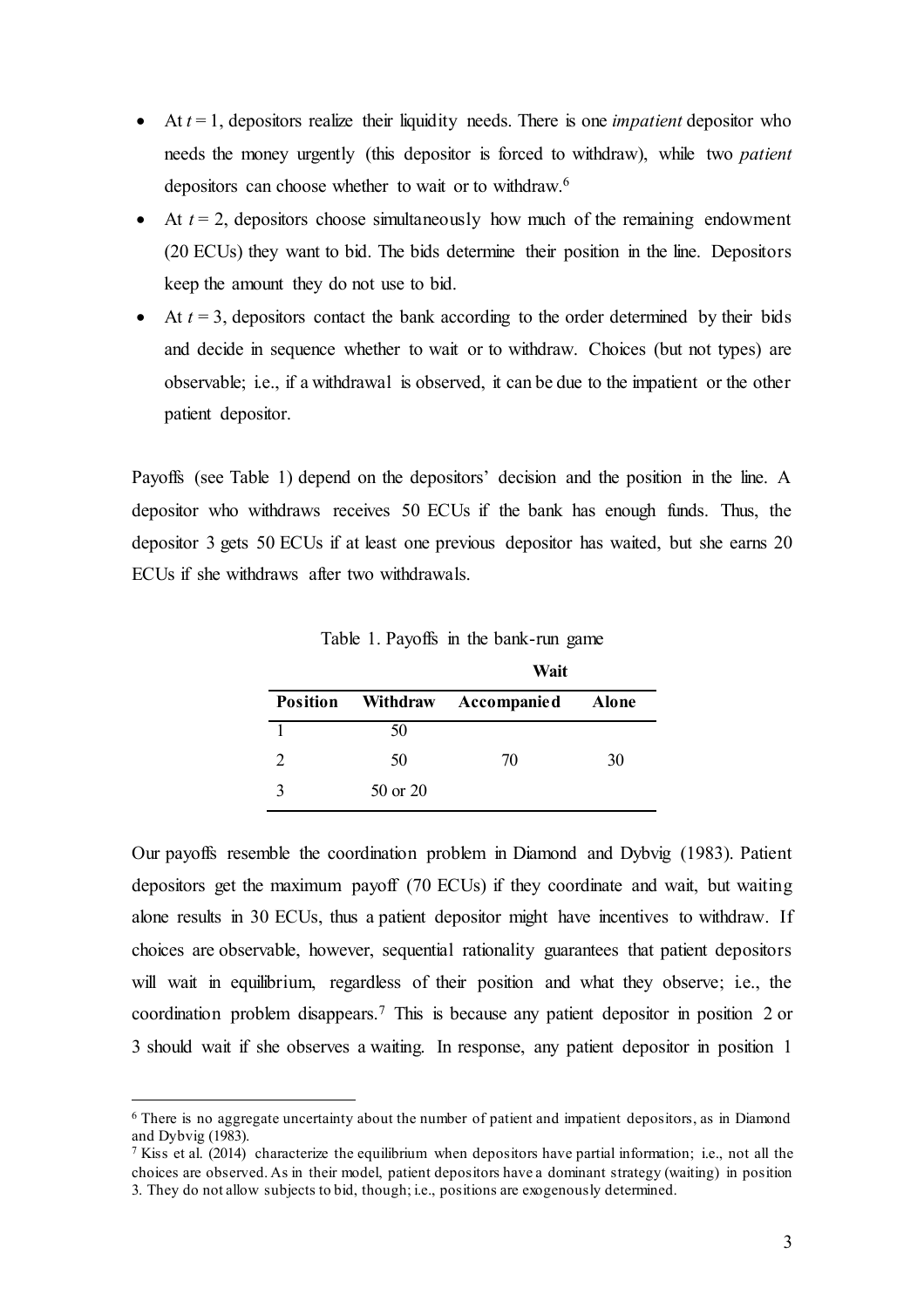should wait. Therefore, the equilibrium beliefs of depositor 2 are such that withdrawals in position 1 should be associated to the impatient depositor. Note also that there are no fundamental problems in the bank as there is no uncertainty about the payoffs and all depositors will benefit from investing if only the impatient depositor (who has liquidity needs) decides to withdraw.

### **3. Experimental Design**

We recruited a total of 156 subjects. All sessions were run in Spain using the z-tree software (Fischbacher, 2007). 8

We used the strategy method. Subjects submitted bids as patient and as impatient depositors and were asked to choose whether they would wait or withdraw as patient depositors in position 1, in position 2 after observing a waiting and a withdrawal, and in position 3 after observing a waiting from depositor 1 and a withdrawal from depositor 2, a withdrawal from depositor 1 and a waiting from depositor 2, and two withdrawals. When decisions were made, we asked participants whether they believed that a withdrawal in position 1 was more likely due to the impatient, the patient depositor or to any of the types with the same probability.<sup>9</sup>

All sessions ended with a questionnaire to elicit risk preferences (Crosetto and Filippin, 2013), loss aversion (Gachter et al., 2007) and ambiguity aversion (Halevy, 2007). We also collected information on gender, age, annual income and cognitive abilities. Personality traits were measured using the Big Five and the Social Value Orientation.

At the end of the experiment, roles (patient or impatient) were randomly assigned and subjects were paid according to their choices. The experiment lasted around 1 hour. The average earnings were 10.5 Euros.

<sup>8</sup> Three sessions with 24 subjects each were run at LaTEX (Universidad de Alicante) and two sessions with 42 subjects each at LINEEX (Universidad de Valencia). Having detected no significant differences across locations, we pooled the results.

<sup>&</sup>lt;sup>9</sup> Beliefs were only elicited at LINEEX  $(N = 84$  participants)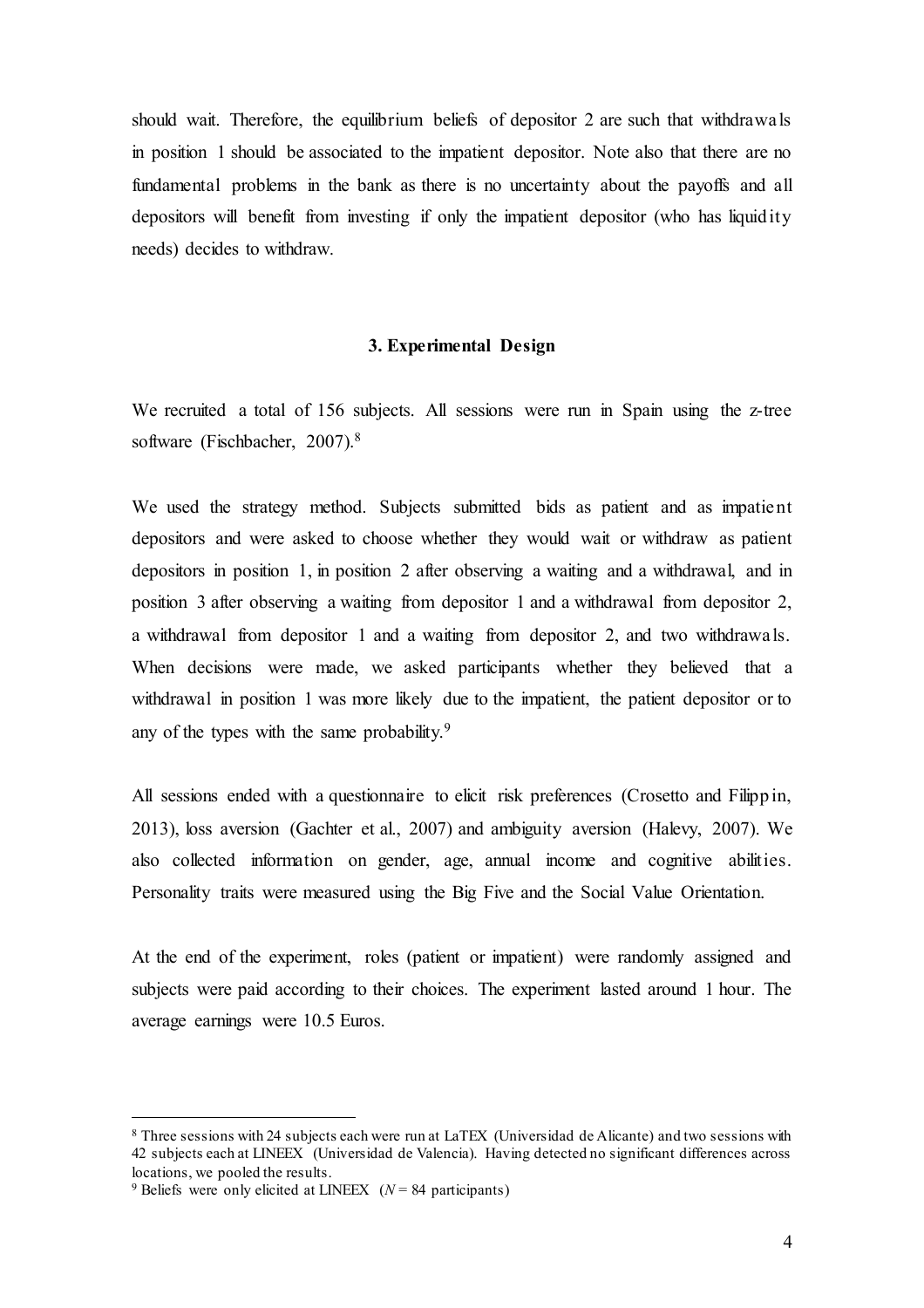#### **4. Results**

Figure 1 displays the likelihood of withdrawal in each position.<sup>10</sup> Contrary to the theoretical prediction, depositor 2 is more likely to withdraw when withdrawal is observed  $(57.7\% \text{ vs } 5.1\%, \text{ p} < 0.001, \text{Wilcoxon signed-rank test}).$ 



Figure 1. Likelihood of withdrawal in each possible information setting  $(N=156)$ 

In the unique equilibrium, depositor 2 should believe that withdrawals in position 1 are due to the impatient depositor. However, only 34.52% of subjects have such belief (see Table 2).<sup>11</sup> Panic appears also when we compare the beliefs with the experimental data. First, we can form all the possible groups and use the bids to determine the order decisions. In this case, 73.13% of the withdrawals in position 1 would be due to impatient depositors. Second, we can assume that all subjects believe that others will follow their strategy: i.e., they will make the same bids and decisions in each information set. In this case, 89.75% of withdrawals would be due to impatient depositors. In both cases, we find that depositors overestimate the likelihood that patient depositors withdraw  $(p < 0.001)$ , test of proportion).<sup>12</sup>

<sup>&</sup>lt;sup>10</sup> In the case of depositor 3 there is no difference in the likelihood of withdrawal when observing that depositor 1 withdraws and depositor 2 waits or the other way around  $(0.090 \text{ vs } 0.083, p = 0.808)$ , thus we pool the results ("Obs. a waiting and a withdrawal").

<sup>&</sup>lt;sup>11</sup> Depositors are less likely to withdraw when they believe that the withdrawal was due to the impatient depositor, but differences across groups are not statistically significant according to the Wilcoxon ranksum test ( $p > 0.129$ ).

<sup>&</sup>lt;sup>12</sup> The result holds also if we split those who replied that "the withdrawal was due to any of the two types with the same probability" (47.68%) into two groups and update the likelihood that the withdrawal is due to the impatient depositor to be 58.36% (34.52 + 47.68/2) ( $p = 0.019$ ).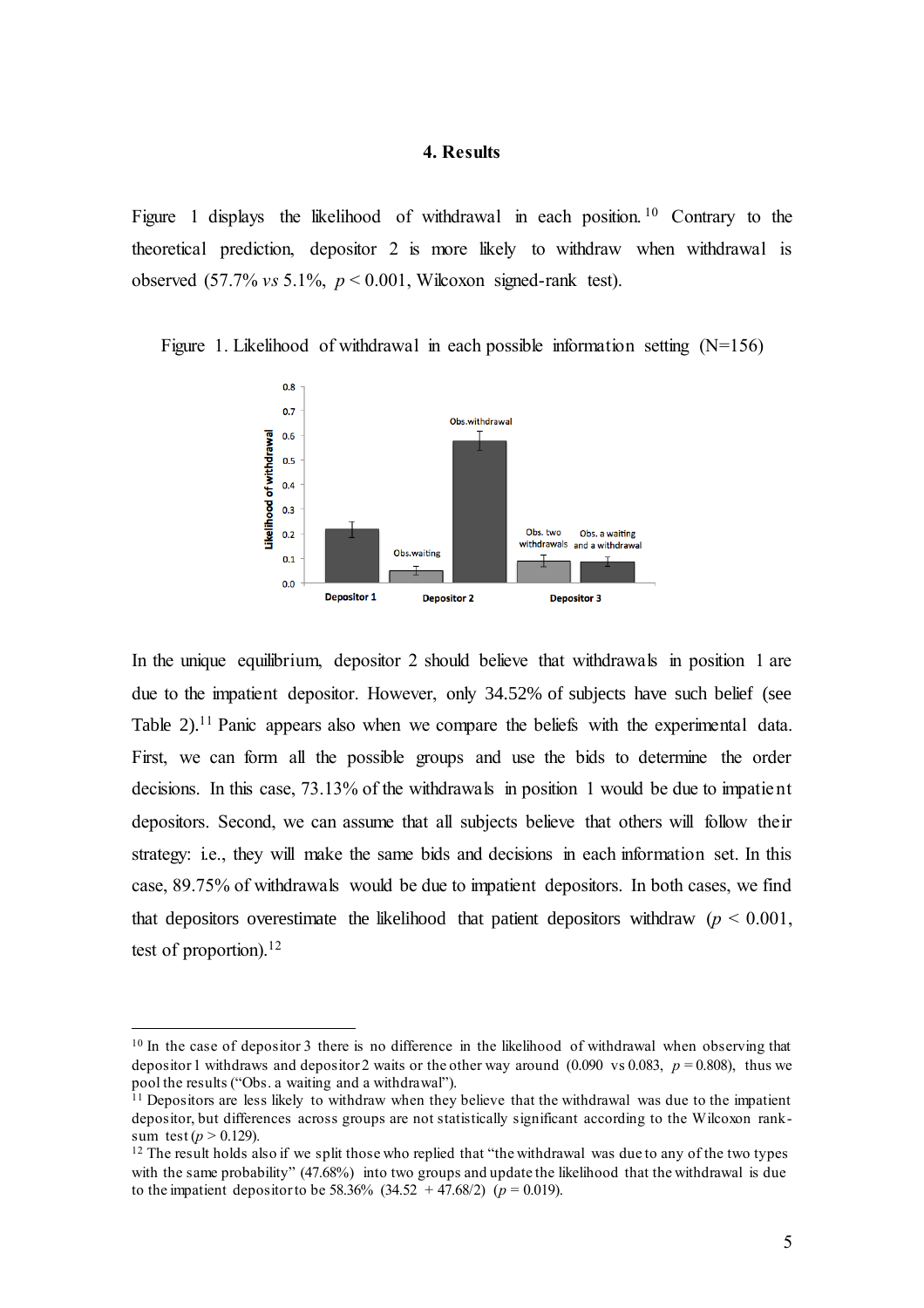### Table 2. Beliefs of Depositor 2 when Depositor 1 withdraws

|                                                |                         |        | <b>Experimental data</b> |                                        |
|------------------------------------------------|-------------------------|--------|--------------------------|----------------------------------------|
|                                                | <b>Rational Beliefs</b> |        | All possible<br>groups   | <b>Others</b><br>follow my<br>strategy |
| The withdrawal was due to the                  |                         |        |                          |                                        |
| impatient depositor                            | 100%                    | 34.52% | 73.13%                   | 89.75%                                 |
| patient depositor                              | $0\%$                   | 17.86% | 26.87%                   | 10.25%                                 |
| any of the two types with the same probability | 0%                      | 47.68% |                          |                                        |

Note. N=84 for beliefs. N=156 for the rest.

While there are no fundamental problems and depositors should coordinate their actions in our setting, we find that *i*) depositors withdraw upon observing that others do, and *ii*) they overestimate the likelihood that other patient depositors withdraw, compared with the theoretical prediction and the experimental data. Next, we use a probit specification and find that more loss averse / younger subjects are more likely to withdraw when they observe withdrawals, *ceteris paribus* (see Table 3). 13

<sup>&</sup>lt;sup>13</sup> The standard errors in parentheses are clustered at the session level.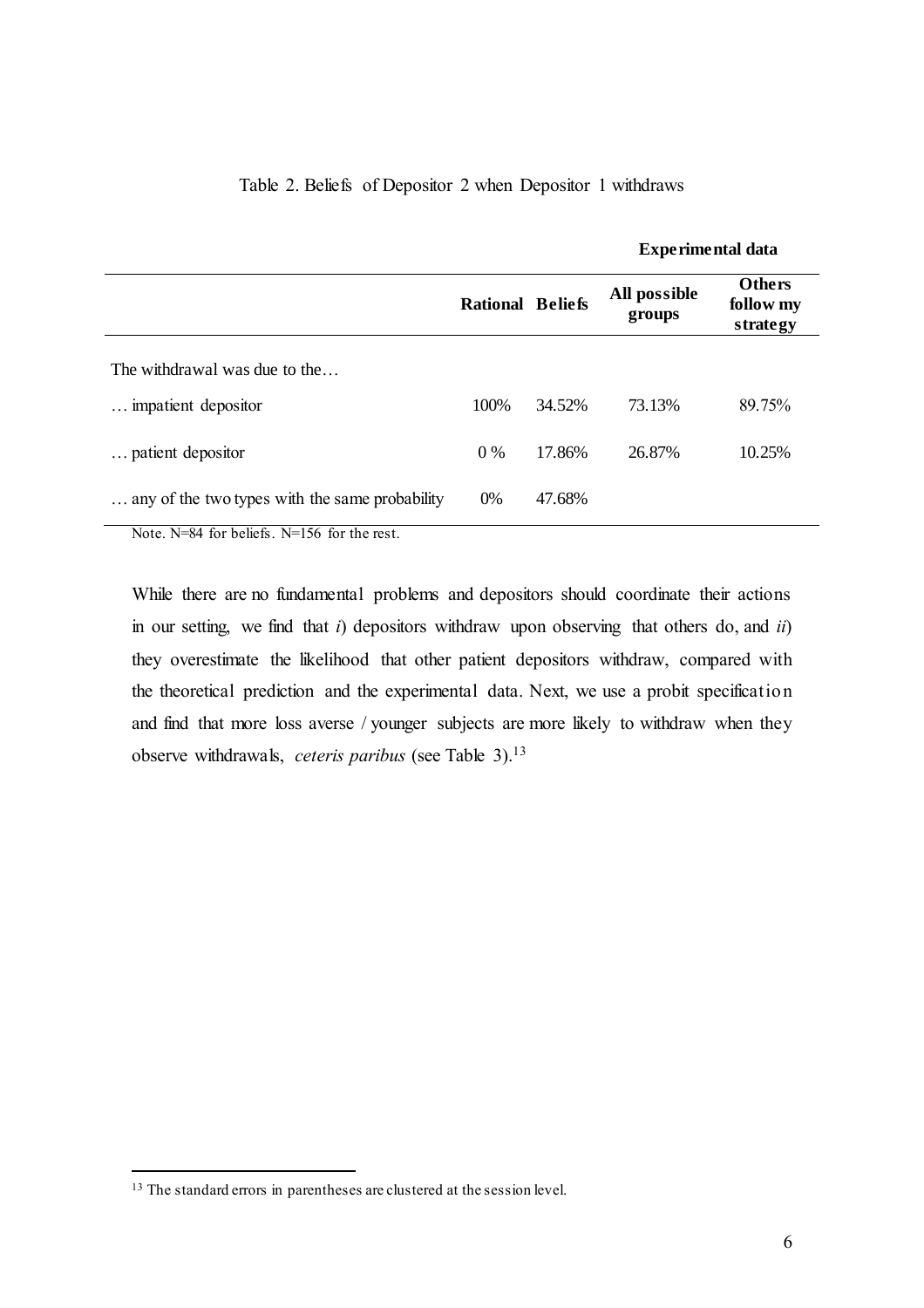| <b>VARIABLES</b>                      | (1)            | (2)         |  |  |  |  |
|---------------------------------------|----------------|-------------|--|--|--|--|
|                                       |                |             |  |  |  |  |
| Risk aversion                         | $-0.115$       | $-0.132$    |  |  |  |  |
|                                       | (0.079)        | (0.094)     |  |  |  |  |
| Loss aversion                         | $0.200**$      | $0.199**$   |  |  |  |  |
|                                       | (0.091)        | (0.091)     |  |  |  |  |
| Ambiguity aversion                    | 0.0002         | 0.00002     |  |  |  |  |
|                                       | (0.002)        | (0.002)     |  |  |  |  |
| Age                                   | $-0.005***$    | $-0.014***$ |  |  |  |  |
|                                       | (0.003)        | (0.004)     |  |  |  |  |
| Female                                | $-0.004$       | 0.020       |  |  |  |  |
|                                       | (0.110)        | (0.127)     |  |  |  |  |
| Cognitive abilities                   | 0.033          | 0.028       |  |  |  |  |
|                                       | (0.041)        | (0.048)     |  |  |  |  |
| Income $(=1$ if above median)         | 0.051          | 0.048       |  |  |  |  |
|                                       | (0.076)        | (0.067)     |  |  |  |  |
| Social Value Orientation              | N <sub>0</sub> | Yes         |  |  |  |  |
| Personality (Big 5)                   | N <sub>0</sub> | Yes         |  |  |  |  |
|                                       |                |             |  |  |  |  |
| Obs. Probability                      | 0.577          | 0.583       |  |  |  |  |
| Observations                          | 144            | 143         |  |  |  |  |
| Robust standard errors in parentheses |                |             |  |  |  |  |
| $0.01 + 4$ $0.07 + 0.1$               |                |             |  |  |  |  |

Table 3. Marginal effects for withdrawal decisions upon observing a withdrawal in position 2: probit regression

\*\*\* p<0.01, \*\* p<0.05, \* p<0.1

## **5. Conclusion**

While traditional explanations for the occurrence of bank runs are based on fundamentals and coordination problems, we highlight that *panic* bank runs may occur as well. Policies devised to avoid bank runs, such as the deposit insurance or suspension of convertibility, must take into account this possibility.